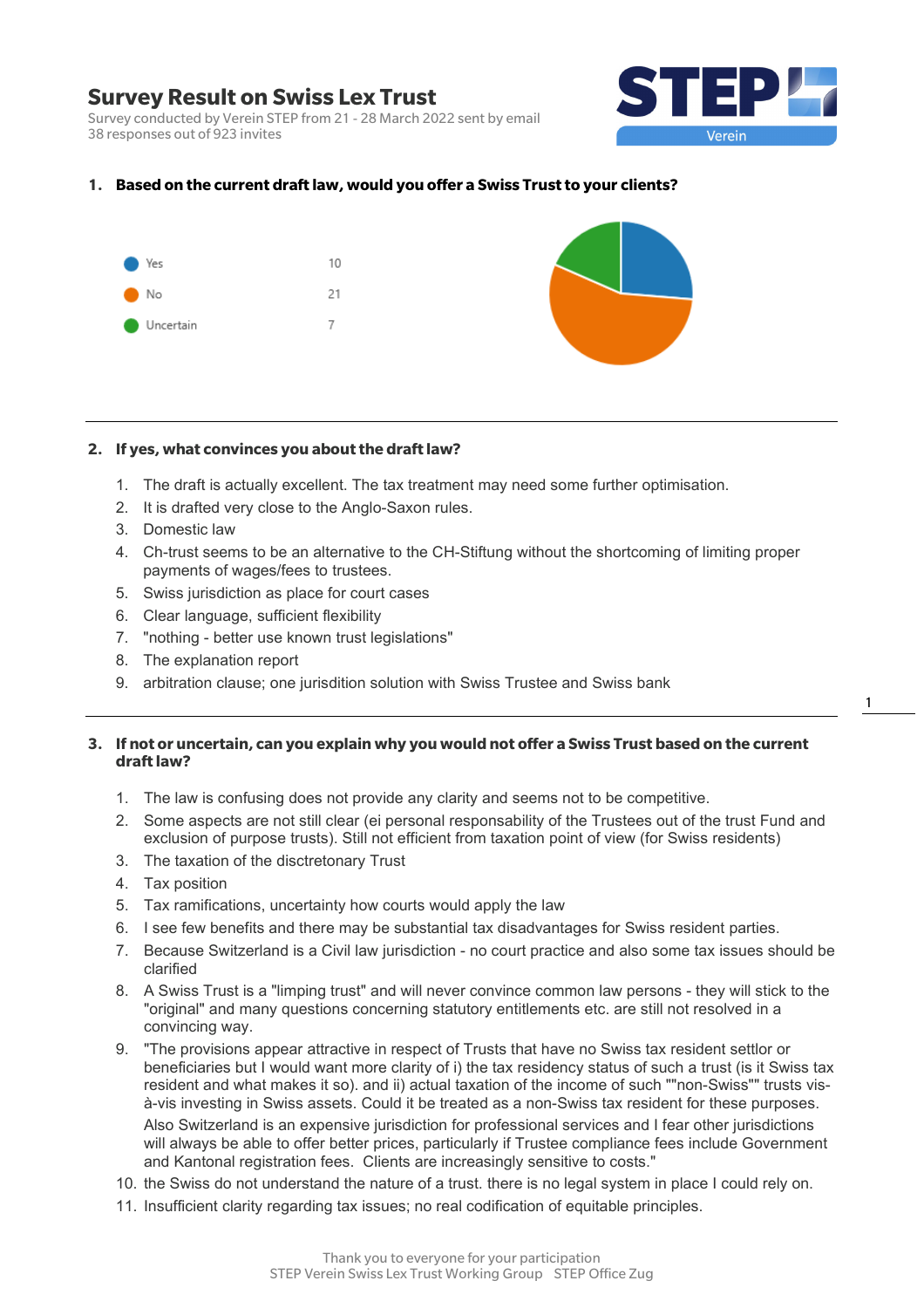Survey conducted by Verein STEP from 21 - 28 March 2022 sent by email 38 responses out of 923 invites



- 12. It is like trying to fit a square peg in a round hole with the 'adaptation' of a common law legal arrangement squeezed into a civil system.
- 13. "Tax, tax, tax. The tax provisions. And, due to their applicability to a l l trusts, they are dangerous not just for Swiss trusts bur for Switzerland as a jurisdiction!"
- 14. "The law needs, as far as I am concerned, further confrontation with international practices. Unless the trust is designed just for Swiss residents"
- 15. "The introduction of a Swiss law is an entirely unnecessary project in my view. I even find it harmful for the Swiss market and private client industry as it shows that the Swiss have not understood the salient elements of common law trust and are trying to emulate a civil law look-alike for marketing purposes. Over the past 50 years, we have established solid legal doctrine and court practice in dealing with foreign trusts in Switzerland. There is zero need to interfere with a competing ""Swiss trust"". Furthermore, the proposed tax treatment is going to be detrimental to existing trusts. It may even jeopardize the reliability of existing tax rulings. "
- 16. The proposed taxation of the Swiss trust (option 1).
- 17. not enough knowledge about it, jurisdiction uncertainty
- 18. The draft Bill is not prescriptive enough and doesn't cover the issues that Trustee need guidance on in the course of acting as Trustee.
- 19. "Seems less flexible when compared to offshore laws: Swiss forced heirship law still enforced (529b). Short trust period (529u). Provides less protection to the trustee (529k). Taxation proposal unclear."
- 20. Switzerland is not a common law country = no experience, esp. courts
- 21. a civil law trust does not make sense, amend foundation law to allow true family foundations
- 22. One important point to consider are taxes and they are clearly unfavourable. Of course there is a distinction between Swiss and non- Swiss residents, but also high net worth clients do consider to have residency in Switzerland or do have children studying and maybe living over here.
- 23. Not in line with the historic principle of Trusts, AND creates MANY Conflicts of Interest.

### **4. Does the current draft law provide you with certainty on the scope of your duties and powers as a Swiss trustee?**



#### **5. If yes, can you comment on why you feel certain?**

- 1. Simply the draft reports Aja convention's provisions.
- 2. Excellent draft covering all aspects.
- 3. The drat does appear to take into account the well known concepts of the Anglo-Saxon style trust
- 4. It provides legal certainty on the set-up of the trust sui generis.
- 5. Stated in the law
- 6. The Swiss Trust Law is succint and written in plain language.
- 7. Jugde and court in Switrzerland
- 8. The article is general and short , however it is up to the Trust Deed to explain and elaborate further duties and powers in big depth. In my point of view, no further elaboration is necessary.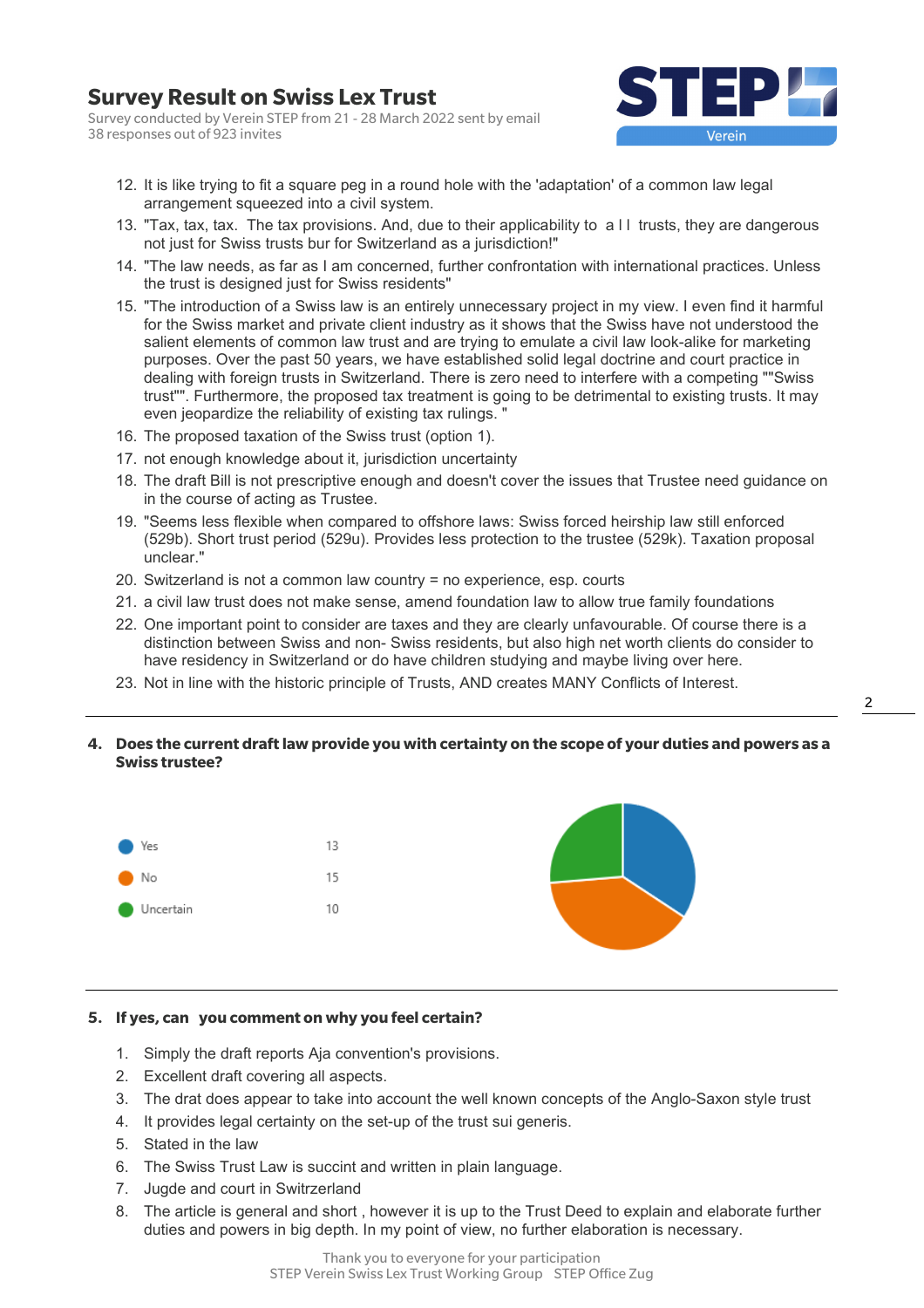**Survey Result on Swiss Lex Trust**  Survey conducted by Verein STEP from 21 - 28 March 2022 sent by email

38 responses out of 923 invites



## **6. If not or uncertain, where are your uncertainties in the draft law?**

- 1. Uncertainties regarding the relationship between trustee duties and current Swiss law on such matters as forced heirship - how would the civil law cope with the common law concepts.
- 2. A trustee is not a common format in a civil law environment. The likelyhood that the courts will modify the new regulation (and therefore the uncertainty) is high.
- 3. the Swiss legislator neither understands the job of a trustee nor the trust industry in Switzerland.
- 4. The drafting is inconsistent throughout and I'm puzzled as to why a trust registry is not mooted.
- 5. The Trustee is shown as having a role of pure administrator rather than a Trustee which is multi faceted. In other countries based on common law a great deal of jurisprudence has been established around the role and duties of the Trustees. The draft is very simplistic.
- 6. general CH-attitude by Courts/professionals to limit the action/responsibilities of Stiftung/Trust managers...
- 7. Not sufficient scope in terms of duties and obligations under Swiss law.
- 8. "Default minimum duties regarding management and investment of trust assets is unclear. It should further be possible to fully exclude liability of the trustees. Trustees would have to act in the ""exclusive"" interests of beneficiaries. There may be situations however where a third party incidentally benefits (along with a beneficiary). Not clear what is meant by ""important"" reasons under 529i: either delete or provide examples. Not clear whether trustees must ascertain the identity of all possible members of a class of beneficiaries."
- 9. There are many 'black holes' in this law that leave liability, conflicts of interest and undefined discretions to the trustees and protectors.

## **7. Which one are your further suggestions on the drafted Swiss Trust Law, in order to take part in the consultation process?**

- 1. "- Tax Trustee responsibility more Trusts options (as alternative to Foundations)"
- 2. via SATC
- 3. None.
- 4. "1. Certainty of definition of tax residency. 2. Ability for non-Swiss settlor/beneficiary trust to invest in Switzerland as if foreign tax residents."
- 5. understand how a trust works. we are not asset managers.
- 6. Get the Federal Tax Office or the most affected cantonal tax commissioners involved.
- 7. Abolish the tax provisions! The Circular did fine and is accepted by advisers and the tax administrations.
- 8. Am not a Trustee, so this is just my immediate reaction/feeling.
- 9. Abort the "Swiss trust"-project. Focus on modernizing art. 335 CC.
- 10. Re-think option 1 (taxation of the irrevocable discretionary trust) and revert to the existing KS 30 regulations.
- 11. Taxation issues, especially taxation of irrevocable discretionary trusts (seemingly unfavourable compared to taxation or other trusts). Taxation of irrevocable discretionary trusts without settor and/or beneficiary resident in Switzerland should not trigger Swiss taxes.
- 12. 1) 529k: Trustee shall not be liable for the delegate, unless chosen with gross negligence 2) 529u: Prematurely terminate a trust by court, who appoints a representative also for the unborn beneficiaries
	- 3) 529w(2): arbitration clause should be extended to all disputes, no difference
	- 4) 528 (3): abatement and restitution should be clearly first against the Trust/Trustee and not against the beneficiary

5) 962b: Noting: The trust relation ""has to"" and not ""should"" be noted (certainty of law). 6) 54(5) VE CPE: non contradictory procedures should not be public (more attractive for HNW Families)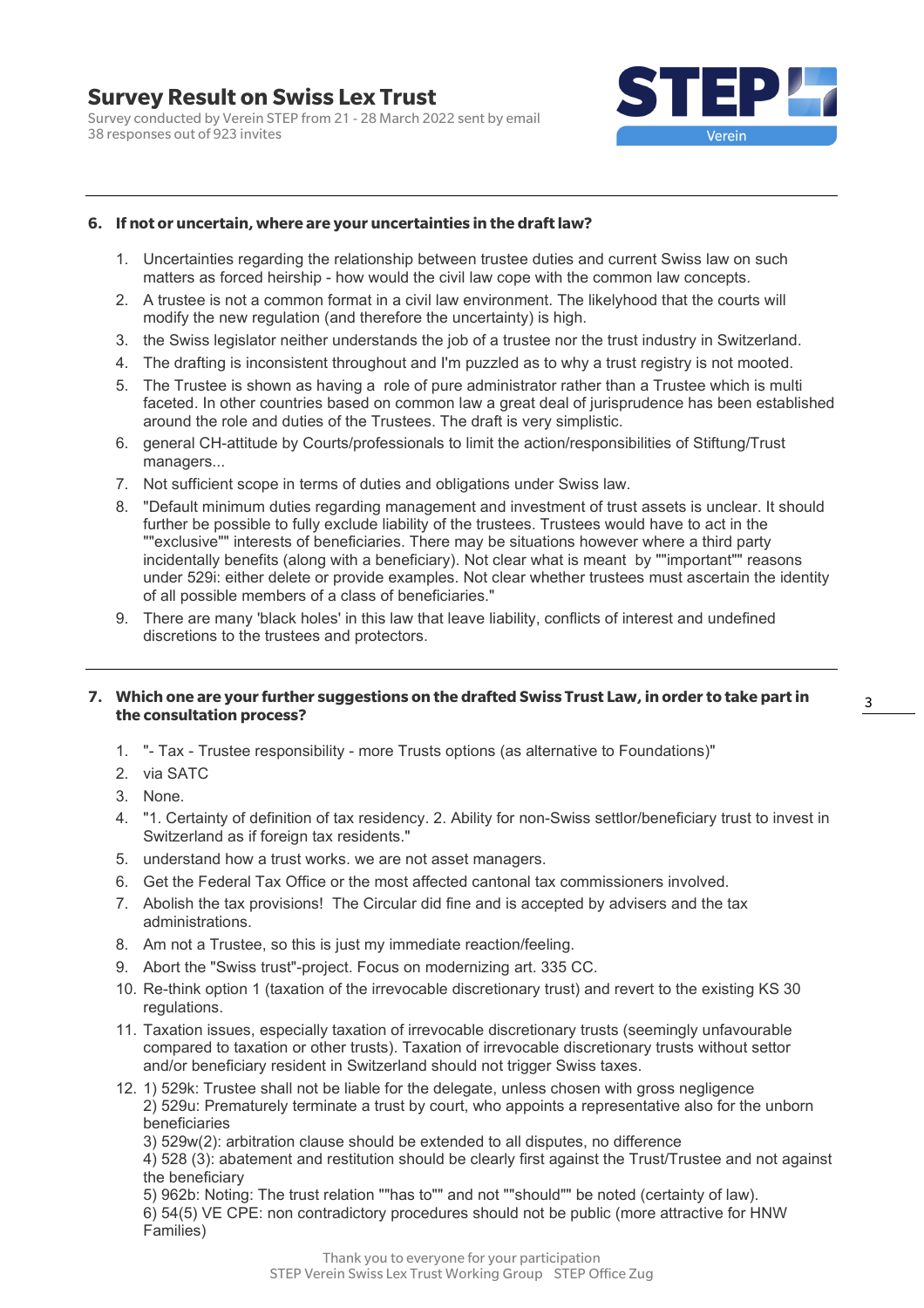Survey conducted by Verein STEP from 21 - 28 March 2022 sent by email 38 responses out of 923 invites



13. "See below. I would be pleased to take part in the consultation process. "

### **8. What is your biggest criticism from the context of the present drafts?**

- 1. Not optimal tax treatment
- 2. The Taxation
- 3. Not sure what it really adds for clients and the tax makes no sense.
- 4. The law is not required in general and only creates confusion
- 5. Tax ramifications very inattractive, personal liability for trustees
- 6. The tax treatment of Swiss resident beneficiaries of a discretionary trust would be unfair.
- 7. None.
- 8. Tax changes
- 9. That the format of the Swiss Family Foundation has not been modified in the same step in order to provide a civil law alternative to a limping trust construction
- 10. trustees are treated like asset managers.
- 11. It misrepresents principles of equity and codifies them in a way that will lead to greater confusion, which is the antithesis of equity.
- 12. Trying to simplify a complex area into a civil law format- result is too simplistic and shallow.
- 13. The tax provisions.
- 14. again, more confrontation in an international context is needed if the Law wants to be interesting also for foreigners.
- 15. Not really needed...
- 16. "There is a broad consensus that art. 335 Swiss Civil Code should be modernized in order to allow a substantially wider scope of family foundations. The introduction of a Swiss trust, however, will not solve the problem of the current wording of art. 335 CC. Rather, it will introduce a new instrument for which there is not the slightest demand. The ""Swiss trust"" is not a trust in the well-established common law understanding of the instrument. Using the same terminology while offering a different instrument is confusing at best. "
- 17. The proposed taxation (option 1).
- 18. Not prescriptive enough.
- 19. Fear that Swiss courts will consider taking jurisdiction over offshore trusts disputes where Swiss indicia is present (Trustee, Settlor, beneficiary) and interpreting the offshore law through the lense of the Swiss Trust law.
- 20. Taxation of irrevocable trusts / Tax consequences in Switzerland where trust assets are held by foreign or Swiss investment company not addressed / Duties of trustees regarding investment management of trust assets unclear / Draft is silent whether trustee can fully exclude liability for investment management
- 21. hands off a law which cannot be handled correctly
- 22. a civil law trust does not make sense, amend foundation law to allow true family foundations
- 23. Tax approach is absolutely the weakest point
- 24. "Clearly tax issues:
	- Art10a: taxing on several levels, multiple tax. Proposal:
		- no taxes at the settlement
		- asset and income tax during the trust existence (as foundation)
		- Income/ inheritance tax at distribution No difference between swiss or non-swiss residency.
	- Art.55: disregard the article completely. Beneficiaries of irr.discr. trust should not be liable at all."
- 25. too much "supervision"... as usual
- 26. Not in line with the historic principle of Trusts, AND creates MANY Conflicts of Interest. E.g., Protectors should not be beneficiaries (this is a COI). Trustees should be prohibited from ANY use of the Trust assets - such is a COI. .... etc...